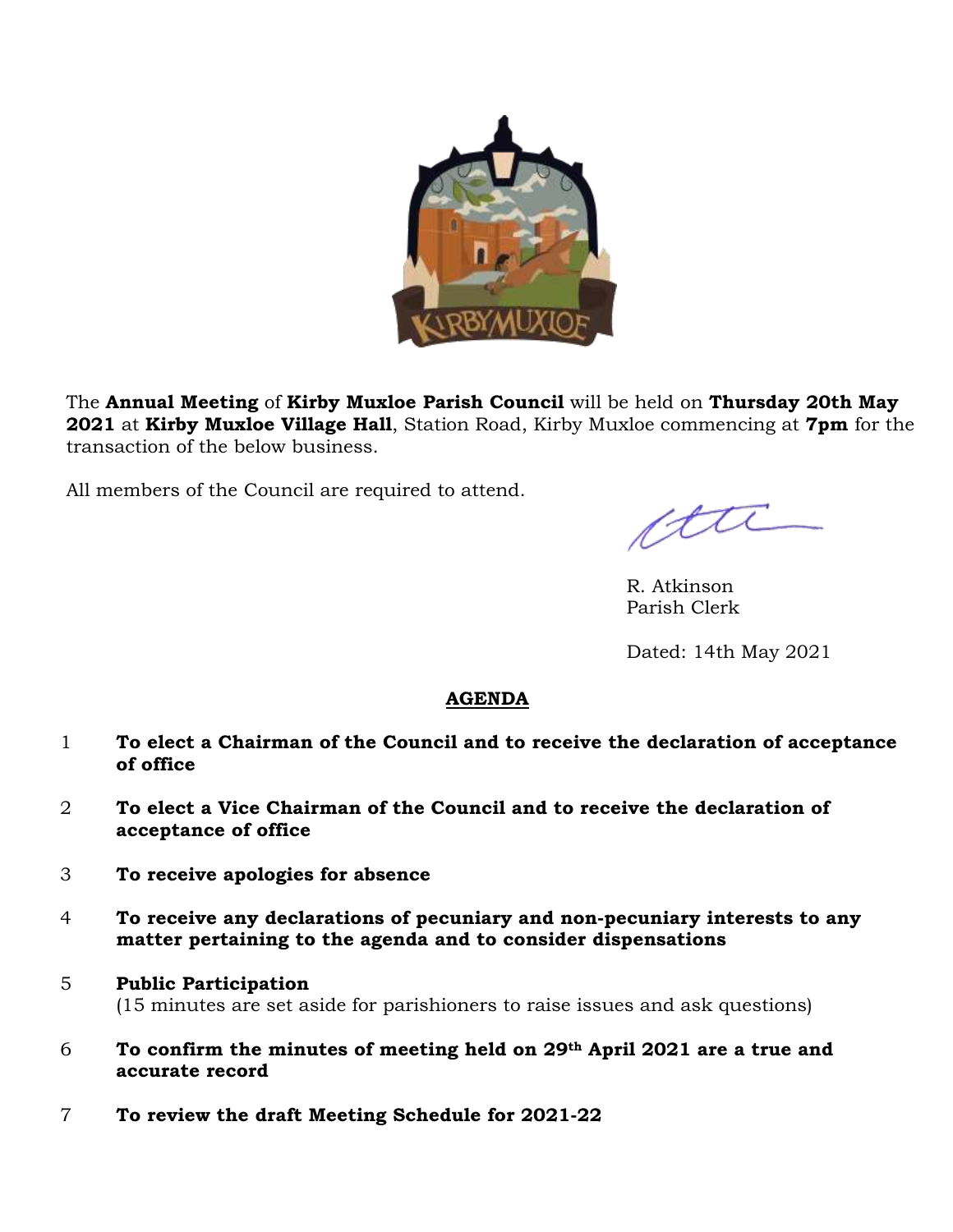#### 8 **To establish and appoint members to Committees/Working Parties and to review the Terms of Reference/Remit of Working Parties**

- i. Leisure, Parks and Cemetery Committee
- ii. Planning Committee
- iii. 'The Byways' Committee
- iv. Events Working Party

### 9 **To appoint Representatives to Outside Bodies**

- i. Kirby Muxloe Village Hall
- ii. Kirby Muxloe Library and Community Hub
- iii. 'Progress with Lubbesthorpe'

#### 10 **To review**

- i. Standing Orders
- ii. Financial Regulations
- iii. Code of Conduct
- iv. Cheque signatories/online banking
- v. Risk Management Schedule
- vi. Asset Register
- vii. Arrangements for insurance cover
- viii. Current policies/procedures
- ix. Annual subscriptions
- x. Key holders

### 11 **To receive a report from**

- i. Kirby Muxloe Library and Community Hub
- ii. Police Beat Officer
- iii. Leicestershire County Council
- iv. Blaby District Council

#### 12 **To receive the Clerks report**

- i. To verify all payments made since the previous meeting
- ii. To verify and authorise the Payments Schedule
- iii. To verify the Bank Reconciliation
- iv. To verify Income and Expenditure to date

### 13 **To verify and authorise**

- i. The CCTV contract
- ii. The Valuation Office Agency's request for information regarding the Cemetery

### 14 **To discuss and consider a Neighbourhood Plan**

### **PROPOSED FOR CLOSED SESSION**

In accordance with the Public Bodies (Admission to Meetings) Act 1960 and the Local Government Act 1972 ss100 and 102, members of the public and press are likely to be excluded from the meeting at this point due to the confidential nature of the business